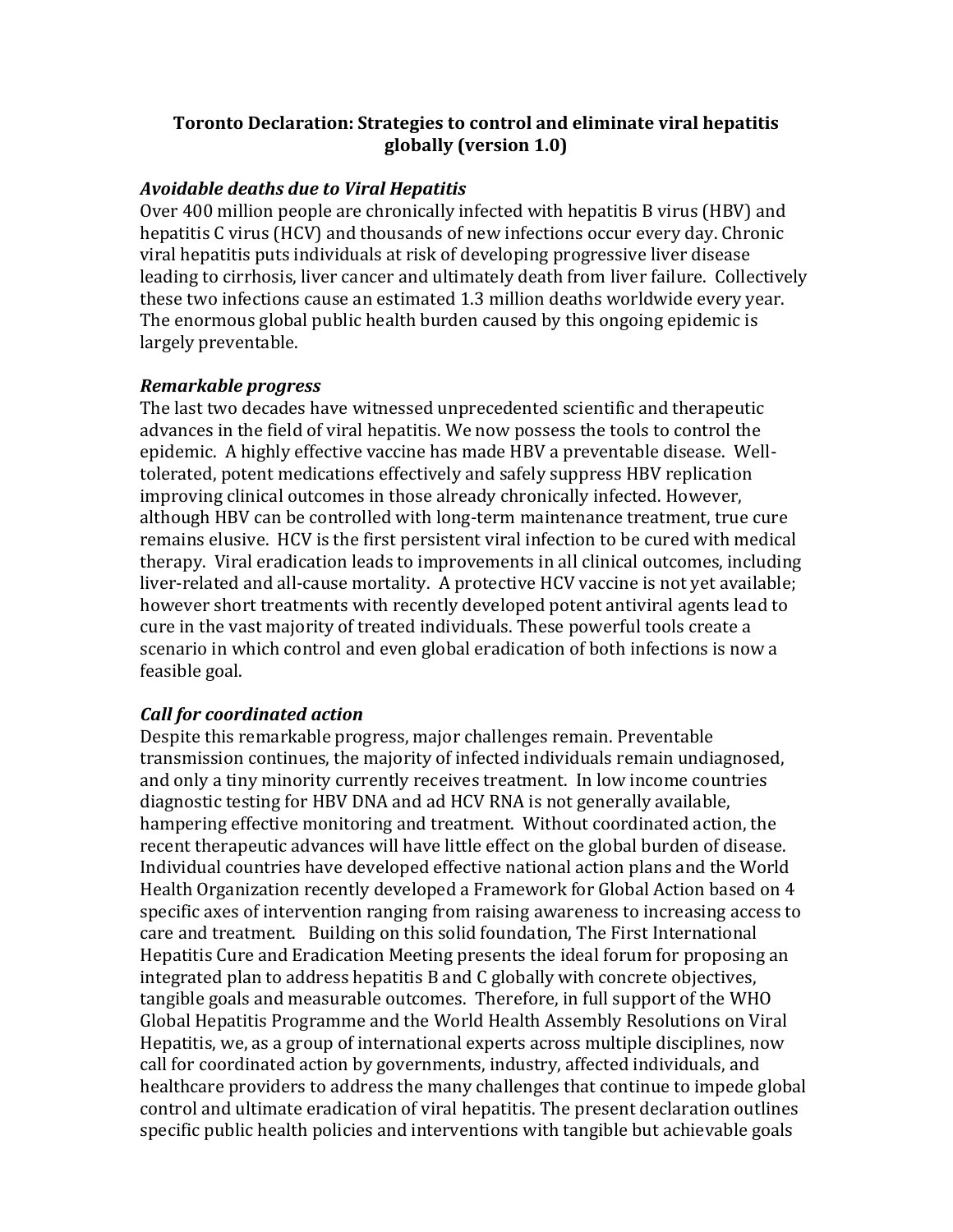that we hope will help guide WHO and national governments as they continue to develop strategies to address viral hepatitis locally, nationally and on a global scale. The Global Viral Hepatitis Summit (International Symposium on Viral Hepatitis and Liver Disease (ISVHLD)) will be held in Toronto in 2018 and as such, we have set this as a target for implementation of the Toronto Declaration.

| <b>Jordan Feld MD MPH</b>         | <b>University of Toronto, Canada</b>                                                                  |
|-----------------------------------|-------------------------------------------------------------------------------------------------------|
| <b>Stephen Locarnini MBBS PhD</b> | Victorian Infectious Diseases Reference Labs,<br>Melbourne, Australia                                 |
| <b>Harry Janssen MD PhD</b>       | <b>University of Toronto, Canada</b>                                                                  |
| <b>Charles Boucher MD PhD</b>     | <b>Erasmus Medical Center, Rotterdam,</b><br><b>The Netherlands</b>                                   |
| <b>Henry Chan MD</b>              | The Chinese University of Hong Kong, China                                                            |
| <b>Pietro Lampertico MD PhD</b>   | <b>University of Milan, Italy</b>                                                                     |
| <b>Stanley Lemon MD</b>           | <b>University of North Carolina, Chapel Hill, USA</b>                                                 |
| Jürgen Rockstroh MD               | <b>University of Bonn, Germany</b>                                                                    |
| Lai Wei MD                        | <b>University of Peking, China</b>                                                                    |
| <b>David Thomas MD MPH</b>        | <b>Johns Hopkins University, USA</b>                                                                  |
| Mark Sulkowski MD                 | <b>Johns Hopkins University, USA</b>                                                                  |
| <b>John Ward MD</b>               | <b>Director Division of Viral Hepatitis, Centre for</b><br><b>Disease Control and Prevention, USA</b> |
| <b>Mark Thursz MD</b>             | <b>Imperial College London, United Kingdom</b>                                                        |
| <b>Gregory Dore MD</b>            | Kirby Institute, University of New South Wales,<br><b>Australia</b>                                   |
| <b>Jason Grebely PhD</b>          | Kirby Institute, University of New South Wales,<br><b>Australia</b>                                   |
| <b>Heiner Wedemeyer MD PhD</b>    | <b>Hannover Medical School, Germany</b>                                                               |
| <b>Geoffrey Dusheiko MD</b>       | Royal Free Hospital, United Kingdom                                                                   |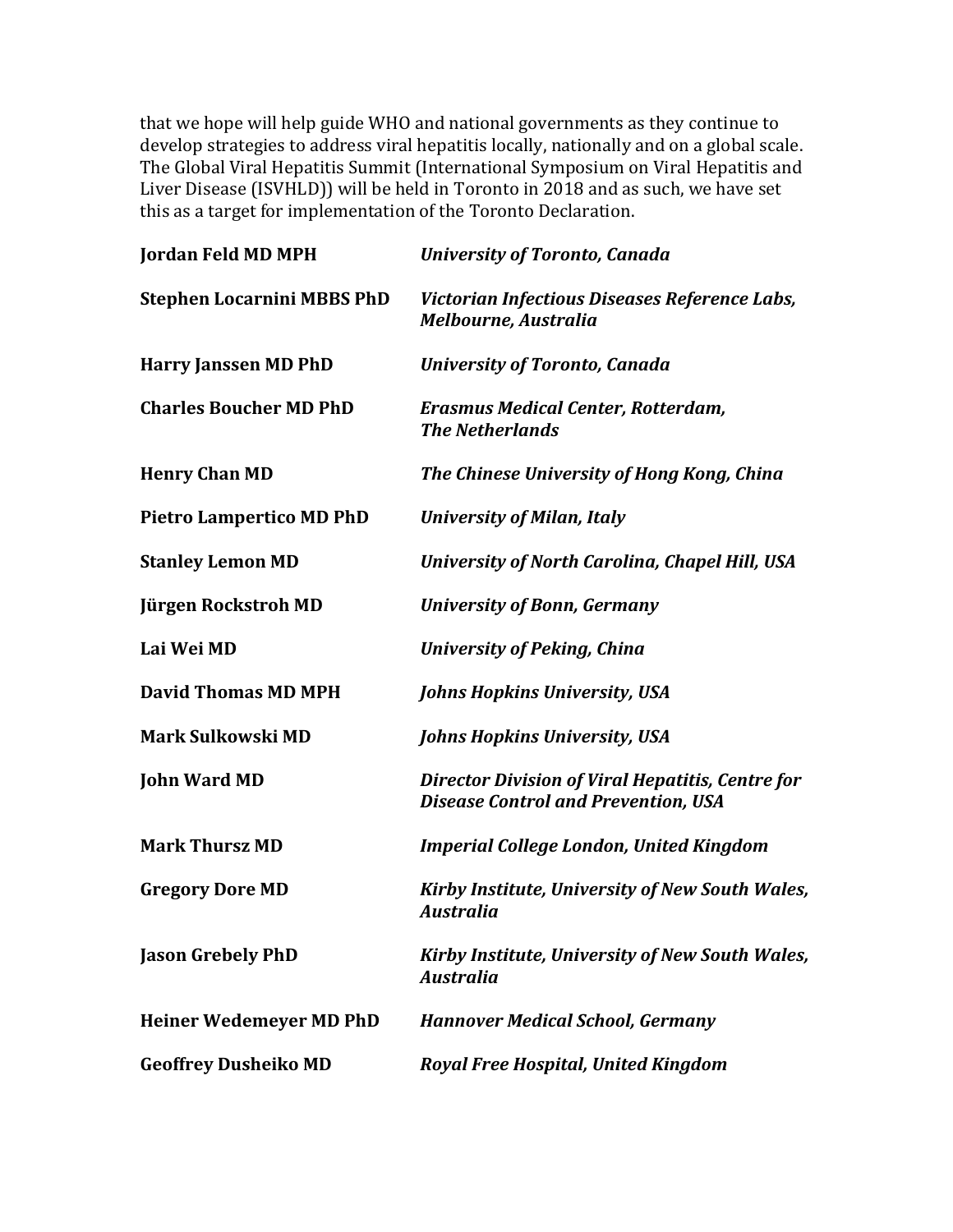# **Hepatitis B**

#### *National Action Plan*

- 1. All countries should develop a national and/or regional action plan for HBV infection with clearly stated objectives, benchmarks and timelines for implementation.
- 2. The action plan should follow the principles of the WHO Framework for Global Action and the World Health Assembly Resolutions on viral hepatitis and include specific plans for advocacy, monitoring, and evaluating outcomes after implementation.

The following targets should be implemented by 2018:

#### *Epidemiology*

- 1. Maintain a national HBV surveillance system that provides data on the burden of infection (acute and chronic) and on HBV-related deaths from liver failure and liver cancer to allow for country-level policy development
- 2. Determine accurate population-level estimates of national prevalence of HBV infection including data among sub-populations with high prevalence (e.g. immigrants from HBV-endemic countries, men who have sex with men, people who inject drugs, sex trade workers etc.)
- 3. Maintain a vaccine coverage registry or alternative system to track HBV vaccination rates locally, regionally and nationally

#### *Disease prevention*

- 1. Eliminate mother to child transmission of HBV through implementation of a combination of the following strategies as appropriate to local epidemiology:
	- a. Universal neonatal vaccination with >95% coverage of birth-dose within 24 hours of delivery
	- b. Prenatal screening of all pregnant women with 100% birth-dose vaccination for infants born to HBsAg-positive women
	- c. Access to antiviral therapy in the third trimester for women with an HBV DNA concentrations above 106 (1,000,000) IU/mL
	- d. Access to a safe supply of Hepatitis B Immune Globulin (HBIG) within 12 hours of birth for infants born to HBsAg-positive mothers, particularly those who are HBeAg-positive or have an HBV DNA level above 200,000 IU/mL
- 2. Ensure greater than 90% coverage of all 3 doses of HBV vaccine delivered to all children regardless of HBV-status of parents
- 3. Implement a vaccination catch-up program for children <12 years old for countries with recently introduced or low uptake neonatal HBV vaccination
- 4. Universal screening of blood and blood products for at least HBsAg and anti-HBc and ideally HBV DNA prior to use
- 5. Universal implementation of WHO-approved safe injection devices in healthcare facilities
- 6. Increase education about universal precautions among healthcare providers and the general population to eliminate iatrogenic HBV transmission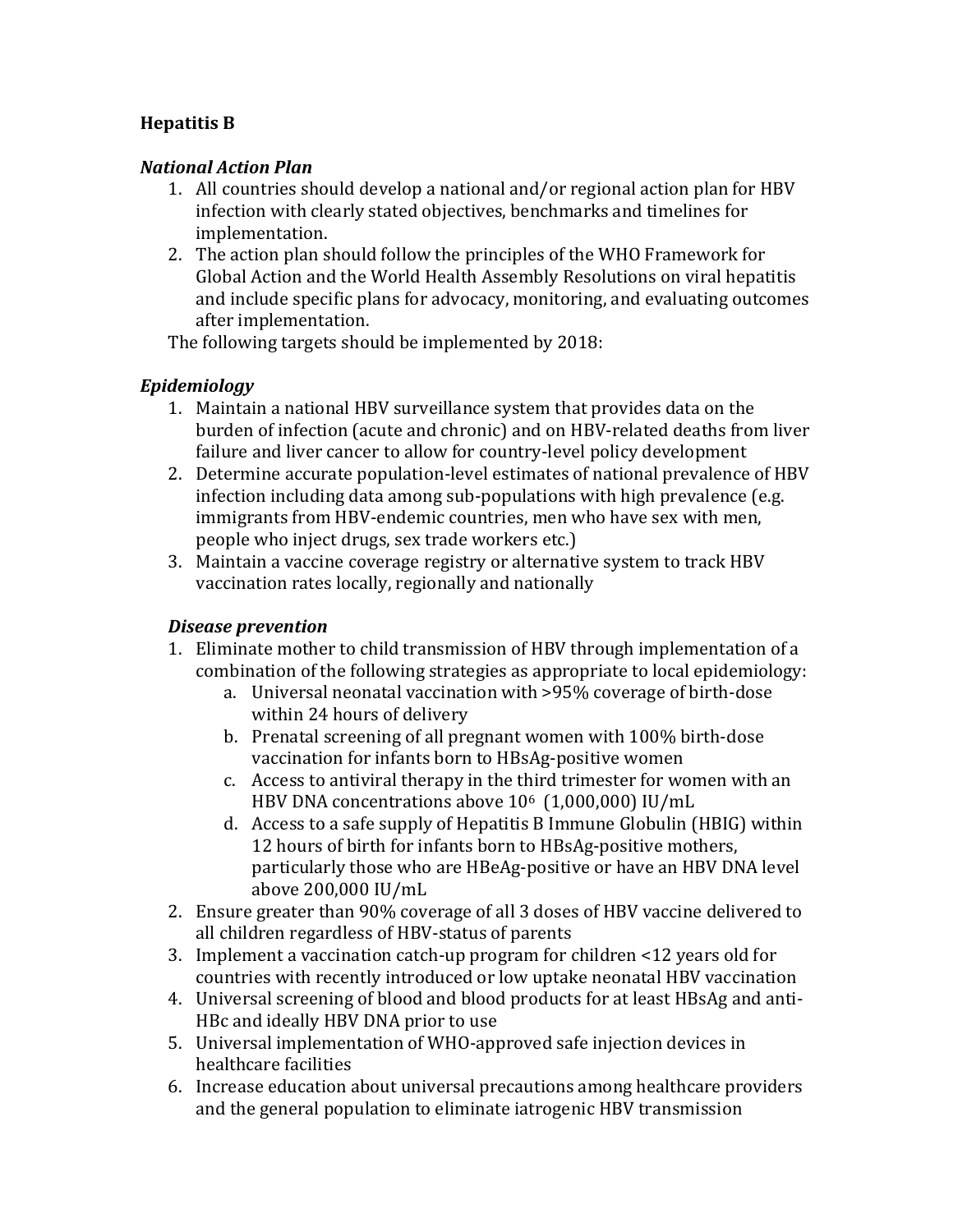# *Diagnosis*

- 1. Ensure that 75% of infected individuals are diagnosed through
	- a. Increased awareness among the general population and healthcare providers
	- b. Implementation of active screening in high-risk populations in low prevalence countries (e.g. household contacts of infected persons, immigrants from endemic countries, men who have sex with men, sex-trade workers etc.)
	- c. Implementation of population and/or targeted screening in countries with intermediate and high prevalence (>2%)
- 2. Encourage testing for coinfection with HIV or delta infection in HBsAg positive individuals at risk
- 3. Universal screening for HBsAg and anti-HBc in low prevalence countries (<2%) and HBsAg alone in high prevalence countries for all patients scheduled to receive potent and/or long-term immunosuppressive therapy
- 4. Universal implementation of WHO-standardized diagnostic tests for surveillance, blood donor screening, diagnosis and disease management
- 5. Access to post-test counseling in all HBV-testing facilities

# *Disease Management*

- 1. Ensure new HBV diagnosis prompts linkage to care with access to HBVtrained medical professional in a timely manner (within 6 months)
- 2. Universal access to quantitative HBV DNA testing for all HBsAg-positive individuals, including in low income countries.
- 3. Access to non-invasive assessments of fibrosis (transient elastography, serum panels such as APRI, FIB-4, Fibrotest) or liver biopsy for all individuals with chronic HBV infection
- 4. Inclusion of antiviral agents with a high barrier to resistance (tenofovir, entecavir, peginterferon) on the 'essential medicines' list with access available for all patients who require antiviral therapy according to international treatment guidelines with the goal of increasing national treatment initiation by at least 25% per year
- 5. Access to liver cancer surveillance with serial ultrasonography and/or alphafetoprotein for those in need according to guidelines provided therapy for early stage liver cancer is available
- 6. Access to specialty care for those with cirrhosis including liver cancer surveillance, variceal screening and cirrhosis management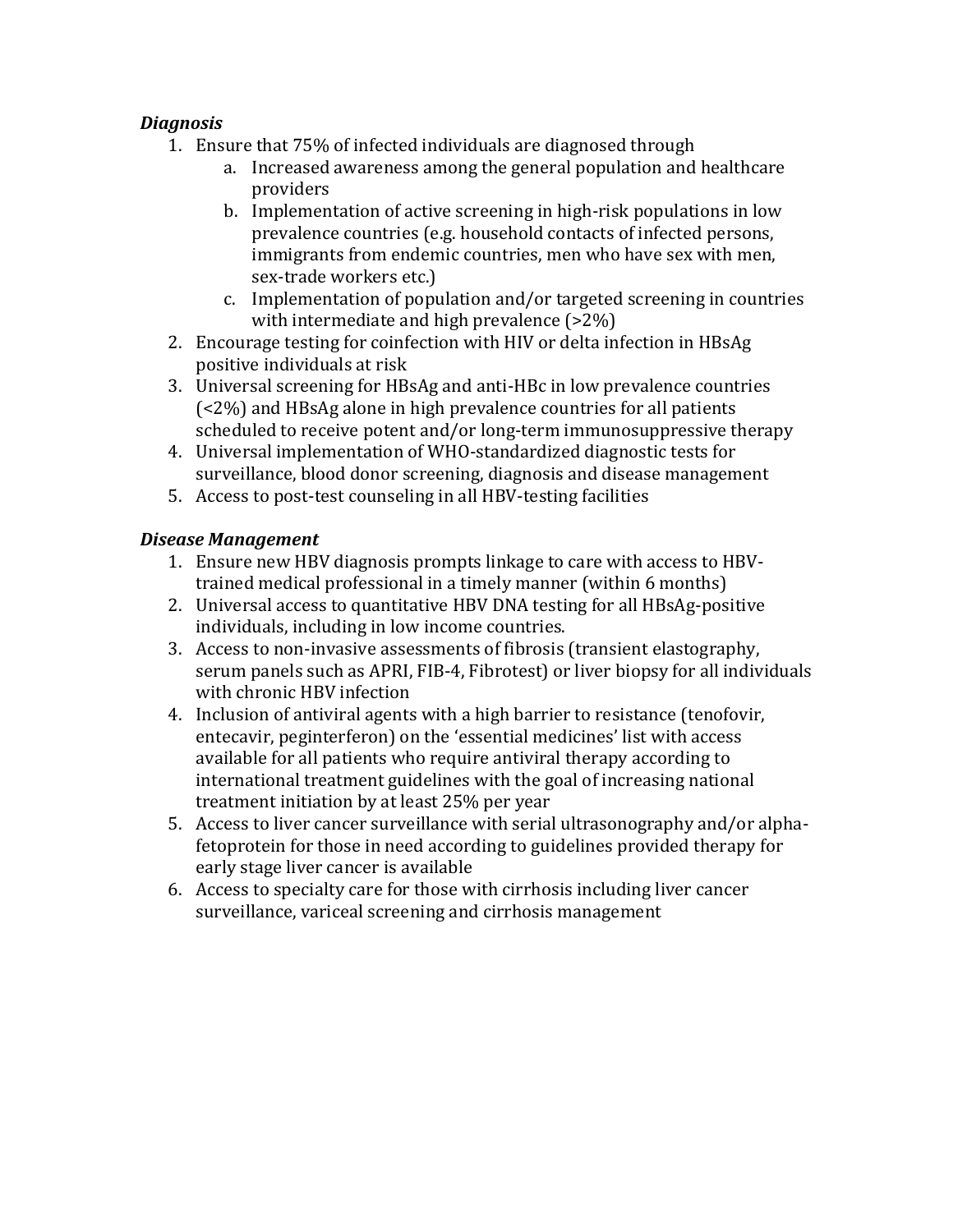# **Hepatitis C**

# *National Action Plan*

- 1. All countries should develop a national and/or regional action plan for HCV infection with clearly stated objectives, benchmarks and timelines for implementation.
- 2. The action plan should follow the principles of the WHO Framework for Global Action and the World Health Assembly Resolutions on viral hepatitis and include specific plans for advocacy, monitoring, and evaluating outcomes after implementation.

The following targets should be implemented by 2018:

#### *Epidemiology*

- 1. Maintain a national HCV surveillance system that provides data on the burden of infection (acute and chronic) and on HCV-related deaths from liver failure and liver cancer to allow for country-level policy development
- 2. Determine accurate population-level estimates of national prevalence of HCV infection, including data among sub-populations with high prevalence (e.g. blood-product recipients, people who inject drugs, prisoners, immigrants from endemic countries, HIV-co-infected)
- 3. Determine local modes of transmission with estimates of disease incidence in both high-risk populations and nationally
- 4. Determine local estimates of current and future liver-disease burden and related costs

# *Disease prevention*

- 1. Develop a national policy for people who inject drugs (PWID) including access to harm-reduction initiatives including needle-syringe programs (NSPs) and opioid substitution therapy (OST) leading to a reduction in transmission among people who inject drugs by 25%
- 2. Universal screening of blood and blood products for anti-HCV antibodies and ideally nucleic acid-based testing for HCV prior to use
- 3. Universal implementation of WHO-approved safe injection devices in healthcare facilities
- 4. Increase education about universal precautions among healthcare providers and the general population to eliminate iatrogenic HCV transmission

# *Diagnosis*

- 1. Ensure that 75% of infected individuals are diagnosed through
	- a. Increased awareness among the general population and healthcare providers
	- b. Implementation of active screening in high-risk populations (PWID, immigrants from endemic countries, blood product recipients) and populations with increased prevalence (birth cohort screening in North America, general population in high prevalence countries)
- 2. Access to HCV diagnostic testing for all
	- a. Incarcerated individuals